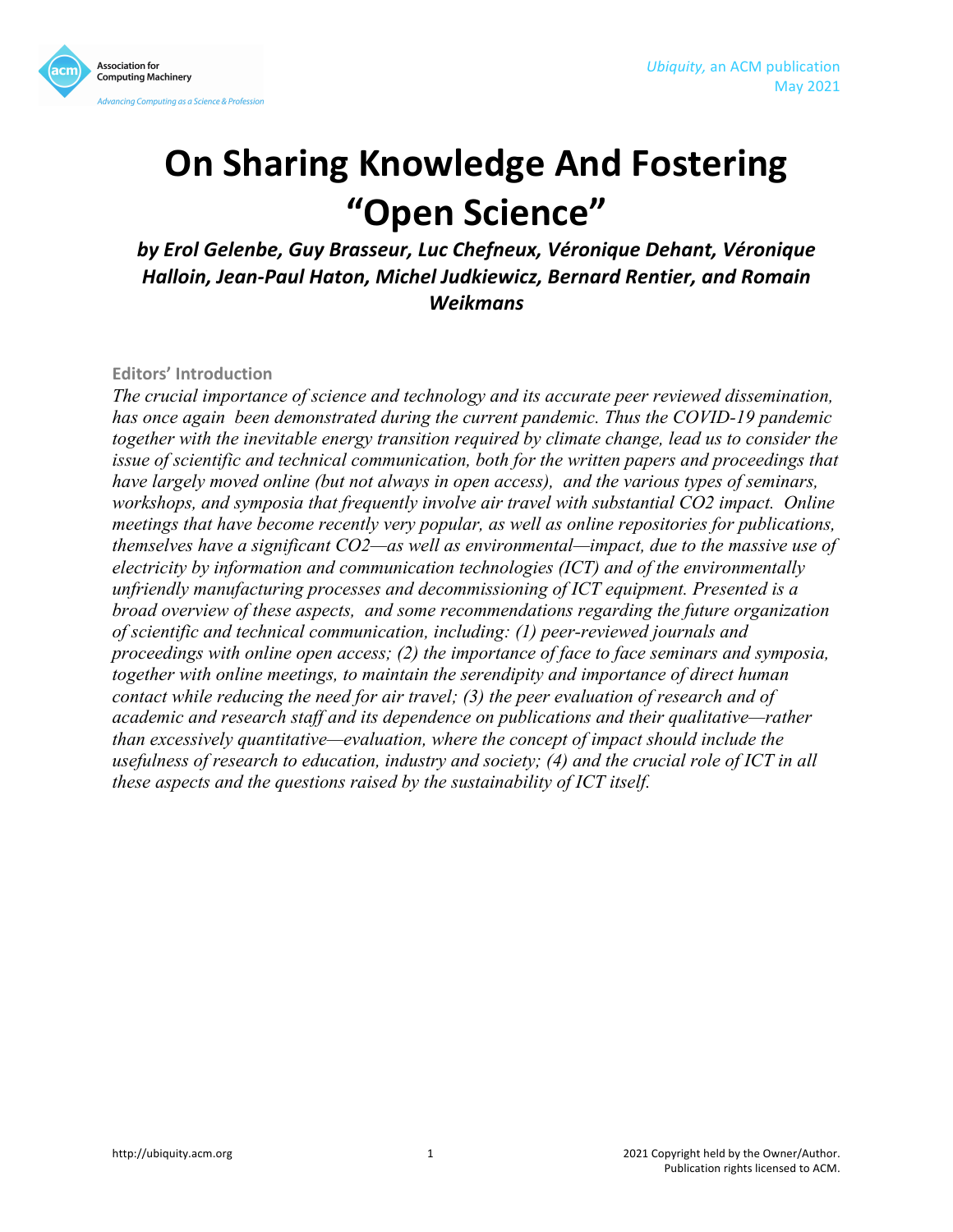

# **On Sharing Knowledge And Fostering "Open Science"**

by Erol Gelenbe, Guy Brasseur, Luc Chefneux, Véronique Dehant, Véronique **Halloin, Jean-Paul Haton, Michel Judkiewicz, Bernard Rentier, and Romain** *Weikmans*

The development of science and innovation involves different actors in society, each of which contributes in its way to the advancement of knowledge and thus to economic, social, and cultural development. These actors are of course scientists but also companies of all sizes, local authorities, cities, large national groups, and ultimately the largest possible number of citizens because science and innovation are everyone's business. The internet has sped up the dissemination of various types of information among this large group of actors and this inevitably obliges us to maintain an "open science," which allows us to quickly verify the validity of information that may be of importance to our wellbeing, safety, and health.

The recent COVID-19 crisis has made it clear that crisis management and unfounded statements or pressure from public opinion are no substitute for the requirements of a scientific approach, peer review, or structured, objective, and transparent research. It has illustrated the absolute need for a shift toward open science.

Thus, the results of research—not least publicly funded research—should generally, with some exceptions, be accessible and the resulting knowledge should remain freely available, without charge, to all citizens [1]. When this knowledge concerns legitimate issues of national security, it may be bound by rules regarding its confidentiality. Similarly, when knowledge leads directly to developments and inventions of commercial value, it may legitimately be exploited in compliance with intellectual property rules. Moreover, there is no denying the increasing use of results from one discipline in another one, and indeed from scientific and engineering disciplines to industry, business, and society; among many examples, chemistry and physics are extensively used in biology, engineering tools (such as robotics) are revolutionizing medical practice, while the use of computer technology affects practically all disciplines. This interaction, which has become commonplace, has increased the need for sharing and requires a rapid transfer of knowledge between actors and disciplines.

Traditionally, sharing knowledge through dissemination is based on work published in academic journals, on education and popularization, and on the organization of seminars, workshops and international conferences. To this, however, we must add ICT, which offers the ubiquitous means to store and disseminate knowledge.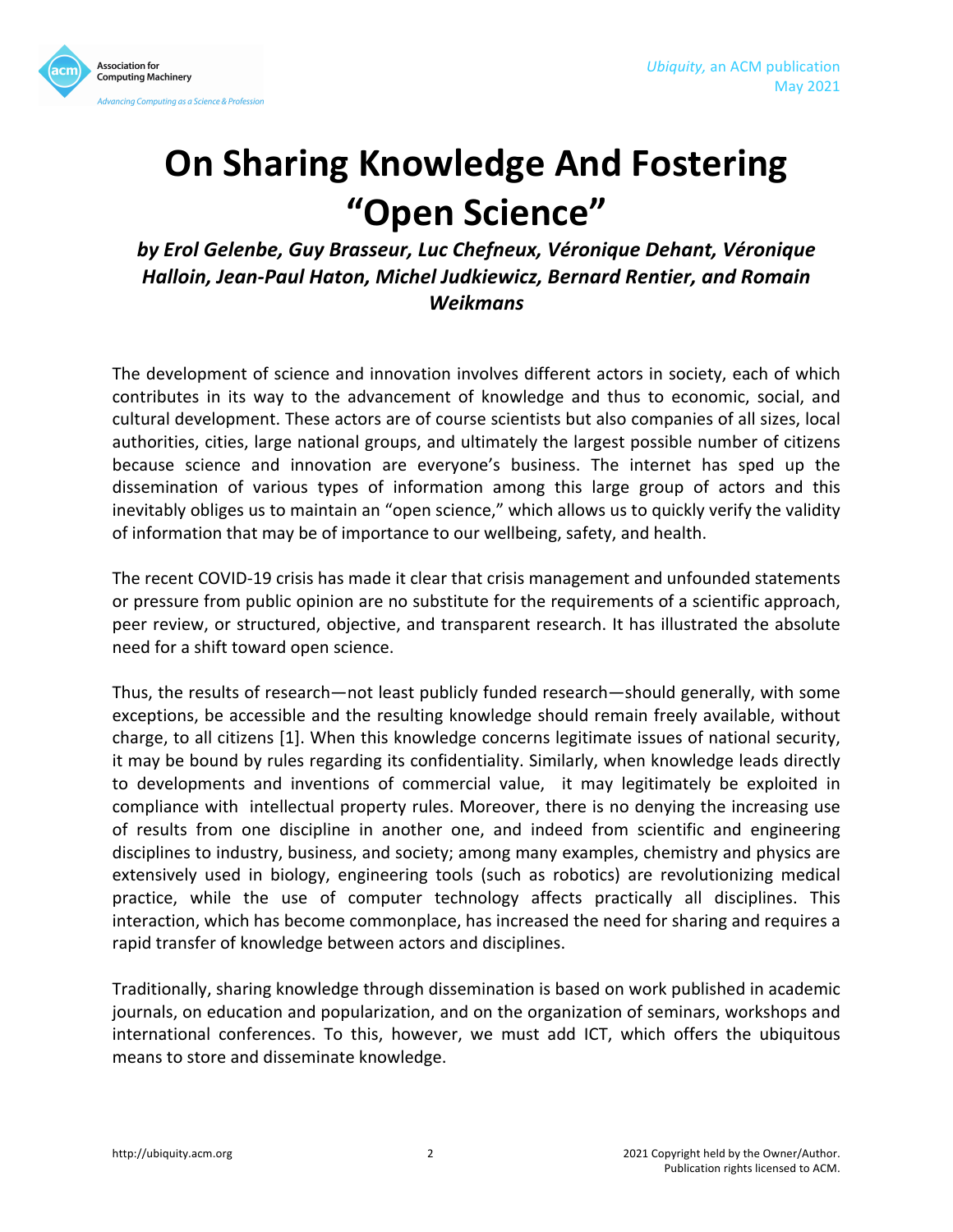The COVID-19 pandemic, which suddenly confronted our societies with a problem that was all the more worrying precisely because of our lack of knowledge about it, combined with the questions raised for several years now by climate change, have led us to consider the issue of scientific communication and, in particular, the various types of meetings between researchers (seminars, symposia, conferences, digital social networks, etc.), some of which frequently involve substantial air travel. Indeed, the current situation has confronted us with both the absolute need to exchange knowledge and a communication means imposed by circumstances: teleconferences and giant "chats." While their existence is fully justified at present, what about their future?

It is clear to any researcher that human encounters are a powerful driving force in science. They help to inspire research, to avoid taking a dead-end road already tried by others, to launch collaborations between researchers working on similar or identical questions, to appraise each other, to unofficially validate an experimental approach, and to corroborate or validate risky hypotheses before undertaking cumbersome and/or lengthy procedures. These meetings also help establish contacts that will sometimes lead to a job, prepare a career transition, and set up postdoctoral stays for young researchers or a long-term stay at a renowned institution. This opportunity to meet must be preserved. But, this obvious fact aside, should we not ask more questions about the purpose and effectiveness of our trips in the context of our research activities?

#### **Major International Conferences and Workshops**

Traditional peer-reviewed publications fail to meet many specific but important needs and situations: a time frame and review cycles ("refereeing") that are sometimes far too long; and the possible "barrier" put up by peers who can be skeptical about a real innovation or brilliant concept. It may also be a waste of resources and time if the path followed in the publication submitted has already been unsuccessfully explored by others, and never published.

On the other hand, taking part, via oral presentations or "posters" or a mixture of the two ("PICOs"), in this diverse range of symposia and seminars that have become established in different disciplines over time—and the rapid means of communication they offer—makes it possible to test the field and interact in a timely manner. In addition, face-to-face discussion forums in small groups (workshops) allow for a very enriching exchange of ideas, which is difficult to replace with written correspondence or online meetings.

Nevertheless, the internet provides a practical alternative to some of these approaches by creating real dissemination and discussion forums that reduce the need for participants to travel and also facilitate the participation of researchers with limited travel budgets. Furthermore, a powerful accelerator compared to traditional publishing has evolved in the form of platforms—such as arXiv—which are open and free of charge (to authors and readers) and help disseminate prepublications quickly. While their open and immediate nature has clear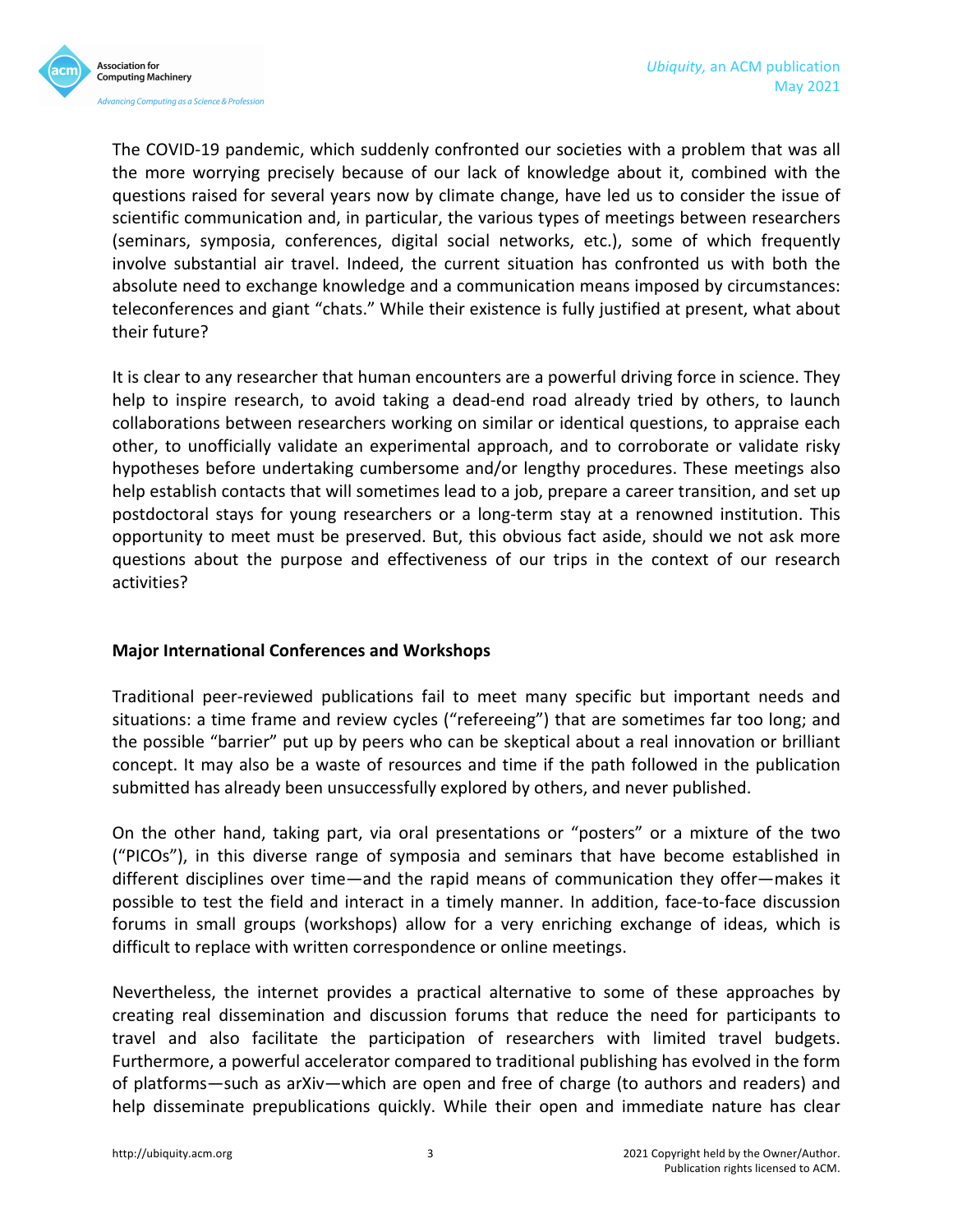

advantages, it is certainly not free of drawbacks: Authors must be able to set a date very formally in order to be able to subsequently assert the anteriority of their discovery or invention, and must agree to expose themselves transparently to the criticism and recommendations of their peers, in the public eye rather than under the protection of editorial confidentiality.

It would therefore be in the interest of research and higher-education institutions to use reliable platforms that allow them to communicate easily at a distance, taking direct part in major international symposia. Universities can organize such events, just as they increasingly provide distance education and popularization courses.

The working group further recommends that all the preprints for these symposia submitted on reliable, permanent archiving platforms that are free of charge to researchers be used to supplement the presentations or abstracts at many conferences. This archiving could be accompanied by a process of refereeing and reviewing articles, leading to the validation of a publication under the supervision of a scientific editorial board, with the contribution of the academies who would agree, where appropriate, to take responsibility for it.

Furthermore, the working group strongly stresses the need for any public-research publication or prepublication to be submitted on platforms that must remain freely and openly accessible. This effort should be tied in with, on the one hand, the current open-science gains made in Germany (where works by German researchers are funded through the payment of a lump sum to several publishers) and, on the other hand, with the negotiations around Plan S that aims at a similar result across Europe, in parallel with "open" archiving support for research work funded by the European Union.

The working group also proposes that higher-education institutions and research bodies, like all public and private organizations, should consider their policies regarding international travel and assess how they can offset the greenhouse gas emissions they cannot reduce.

Of course, the proliferation of discussion forums and archiving platforms requires investing in hardware and software, and this too leads to energy consumption and therefore to greenhouse gas emissions as well as the consumption of other natural resources, which have a serious impact on the environment  $[2, 3, 4]$ . It is therefore not a "miracle solution" and here too a careful analysis of the energy cost-efficiency ratio and environmental impact is required.

#### **Toward Scientific Communication Corridors In Europe**

Until now physical meetings in the field of research (seminars, symposia, conferences) were the norm, while virtual meetings were the exception. The COVID-19 crisis, however, has led to a rapid shift toward virtual meetings, the advantages and limitations of which everyone has been able to experience. One of these shortcomings is, by its very nature, the limiting of physical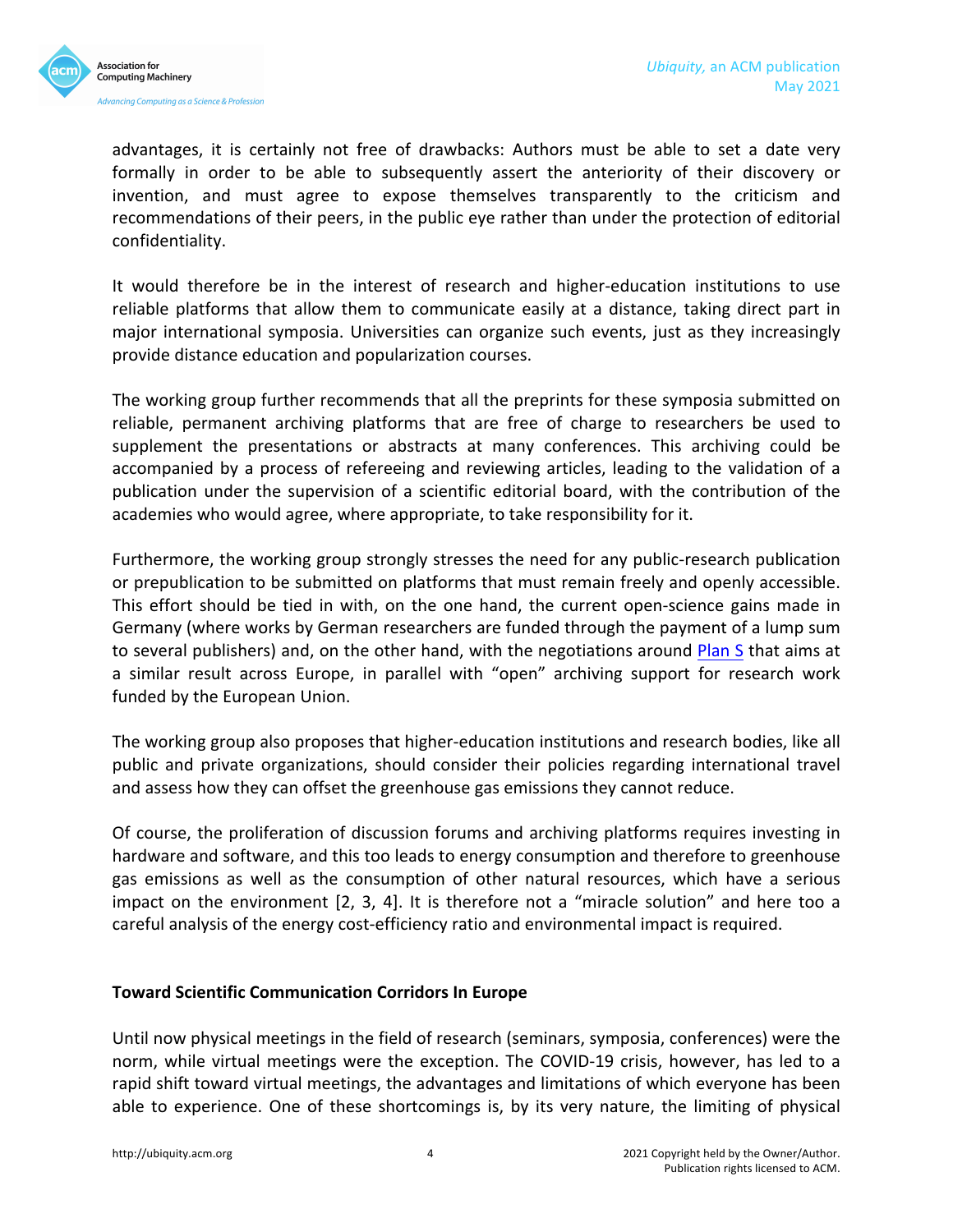

contact that is otherwise characteristic of human exchanges essential to research, thanks to their informal and spontaneous expression. Indeed, the virtues of coffee-break talks are well proven. We all know how much our ability to make progress in a research study "by chance" thanks to an unexpected discovery, or a sudden intuition, or serendipity—can benefit from such informal contacts and face-to-face meetings.

However, a growing awareness of the need for more sustainable development has for the past few years spurred reflections on the trips linked to scientific events and on the partial alternative offered by virtual meetings. If exchanges between people—in the field of research as in all sectors of human activity—are essential to the development of knowledge and innovations our societies need, we will probably not be able to do without a combination of face-to-face and virtual meetings. So we can envisage regular regional meetings and annual global meetings.

For regional meetings, better use should be made of the many European cities connected by high-speed rail corridors, which emit much fewer greenhouse gases than airplanes planes at an average ratio of 1 to 20 according to the European Environment Agency. In addition, trains whether "normal," fast, or overnight ones—can be more convenient than planes if we take into account airport delays (access, security, and check-in and waiting times), provided that their timetables and frequency are adequate.

Thus, to facilitate face-to-face contacts as well as limit the carbon footprint of research trips as much as possible, the working group recommends that cycles of regional meetings be set up. In this case, and particularly in Europe, these meetings should be organized in places that are interesting hubs connected by fast rail corridors. Global plenaries could be organized according to a hybrid model whereby some participants would be physically present while others would attend by teleconference. There could thus be a hierarchy of meetings (local, regional, and global) that are clearly labeled to limit energy-intensive travel.

National and international academies and their networks (ALLEA, ICSU, Euro-CASE, CAETS, EASAC, etc.) could become more involved in this restructuring to help develop appropriate logistics and the dissemination of knowledge, both at a high level between peers, and in terms of smart dissemination and exchanges with citizens, NGOs, the public, and young citizens.

#### **Research Assessment**

Largely related to scientific communication, the assessment of researchers and research structures is an essential element of the research process in terms of both judging the quality of research and motivating researchers.

Assessment must be carried out by competent peers, in accordance with proper standards. Admittedly, any qualitative review by experts is necessarily tinged with a certain degree of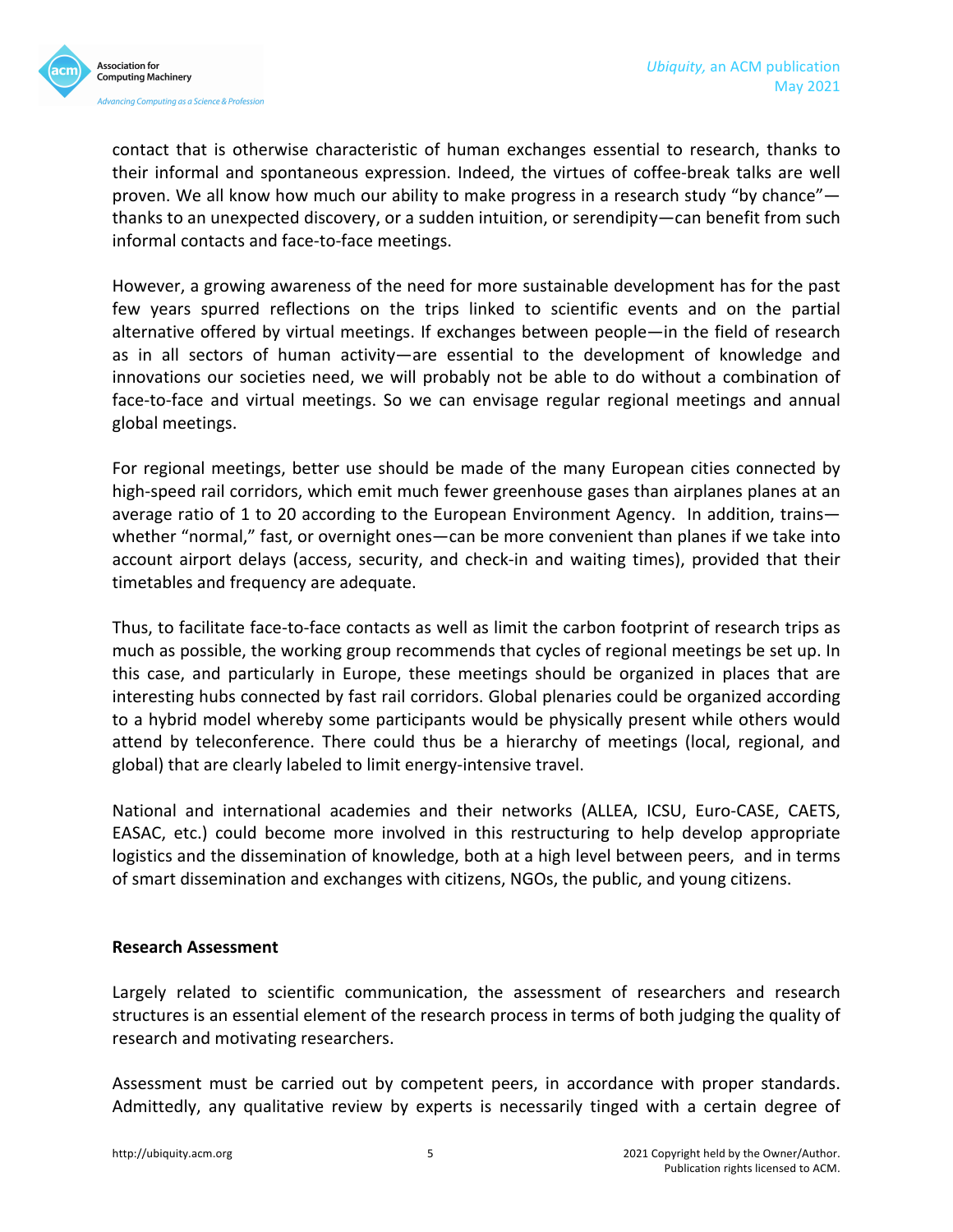

subjectivity, which has often been blamed for the brake placed by peer review on the publication of ideas that are very innovative or break with current practice. We must be aware of this and take it into account since peer review remains, rightly so, the golden rule of the scientific world.

However, peer evaluation cannot be limited to calculating the various numerical indices, which are supposed to account for the productivity or creativity of a researcher. It must consist of a genuine assessment of the real value of the publications, their contribution to science, and of their contribution to the work. Indeed, a fair and balanced assessment should be based on: (a) the relevance, transparency, and fairness of the assessments, and (b) the competence, integrity, and diversity of the assessors. The impact of a researcher's work should also include, when appropriate, the usefulness of the research to education, industry, business, and society, as well as the adoption of its outcomes in practical settings, such as clinical practice (e.g. as in medicine) or products or business practice (e.g. as in management science).

Thus, the 2012 San Francisco Declaration on Research Assessment (DORA) and the 2015 Leiden Manifesto were intended to improve assessment practices in recruiting, promoting, or evaluating individual researchers. These documents, signed by numerous research and funding institutions, have alerted the research community to the misuse of certain bibliometric indicators, such as journal impact factors (JIF) that can be biased or manipulated to favor certain journals. Moreover, when it comes to the comparative assessment of researchers from different fields or even sub-specialties, it should take into account the diversity of disciplinary practices. Indeed, the total number of citations (using different sources) is often influenced by the number of articles and of co-authors, and may be of little relevance in some fields or in assessing the impact that a researcher may have on the practical and widespread usage of the concepts they may have developed or introduced.

The H index, a composite indicator supposed to simultaneously account for the number of a researcher's publications and their scientific impact, is appealingly simple but it depends on the number of publications, the JIF, the number of citations of a given publication, and thus on the number of years that have passed since it came out as well as its influence over a long period. Unfortunately, it suffers from the same defect as the JIF, while placing great importance on the number of publications, which tends to lead to the production of an abnormal quantity of articles with minimal added value. This aberration has also ended up saturating the peerreview process by eroding its quality, leading to a proliferation of commercially oriented journals that require authors to pay to be published.

Thus, the principles of open science require assessment that is based on multiple, essentially qualitative, criteria and is done by peers. This is a long and sometimes tedious task that in many cases requires more skill, effort, and analytical rigor than the mere addition of rather meaningless figures. It should not be carried out too often given its arduous nature: about once every five years seems reasonable. It should not be reduced to publication indicators even though publications remain an essential criterion for assessing dossiers. Indeed, an abundance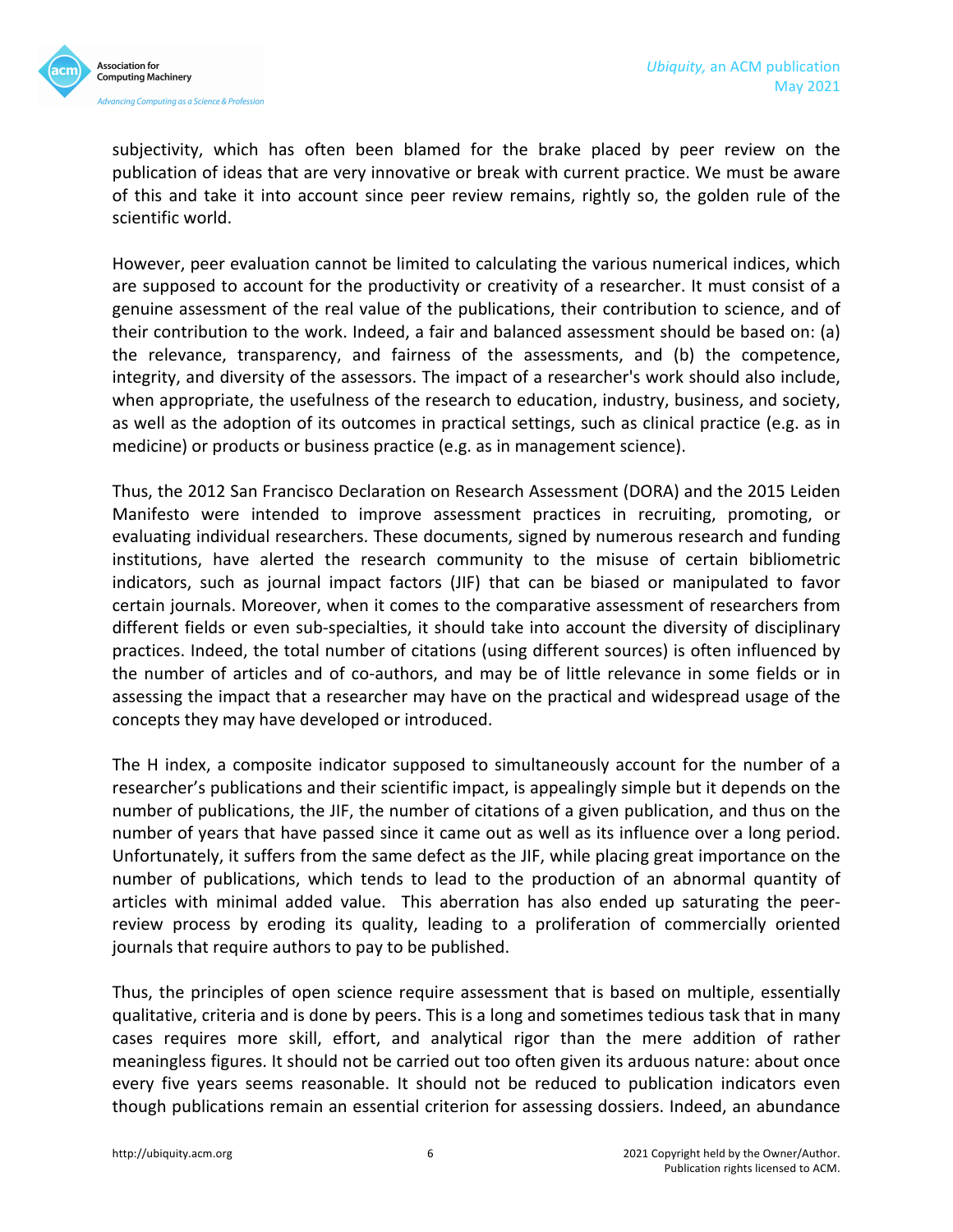

of publications—and the number of co-authors per article—is not necessarily a reliable measure of the quality of a researcher or the importance of a research project, even if the number of publications compared to research seniority is low certainly calls for a vigilant examination of someone's real contribution, which may nevertheless prove to be significant.

In most cases, self-assessment can contribute to this more qualitative approach in the initial phase of the process. In a self-assessment dossier, those who are being assessed are asked to select their major works and, above all, to explain this selection: the scope and impact of a publication and their personal contribution. All works cited must be accessible in an open institutional archive. Researchers should be allowed to publish their manuscripts by uploading them to a prepublication server before submitting them for peer review. In this way, they can elicit comments from the scientific community, which they may take into account when making possible amendments. This is already the case in physics, mathematics, or economics.

It is important funding bodies and other stakeholders encourage this prepublication principle. And, once it has been accepted in its final form and as soon as the publisher allows it, any published document must be placed on an open-access institutional server.

We can see that open science can play a central role in research assessment. This fact must be taken into account by all actors: researchers, laboratories, research-funding bodies, and publishers. The situation is changing, slowly but in the right direction, and national academies should encourage this change.

Finally, assessment methods should be part of the doctoral training of all researchers. Indeed, they touch on the issue of scientific integrity, which is an essential part of the research profession.

Thus, the working group reaffirms the centrality of the peer assessment of researchers and research structures in the process of developing the quality of research, as well as in motivating researchers. However, these assessments should not be too frequent to maintain their importance: every five years would be reasonable. They should be carried out in accordance with international standards, in compliance with requirements of transparency, collegiality, and equal treatment, and by eminent peers from outside the structure being assessed or who have no professional relationship with the researcher whose dossier is being reviewed.

It is important to consider the specificities of each disciplinary field and to take into account criteria other than publication alone, such as a desire for openness (free access to publications as well as to research data, etc.), the results obtained in the doctoral training of young researchers, the time devoted to training researchers, or the contribution to the scientific community at a local, national, and international level. It is also important to pay attention to the wording of the questions put to the experts. A process that tries to obtain clear answers on specific points, often used by major American universities in the assessment of their faculty,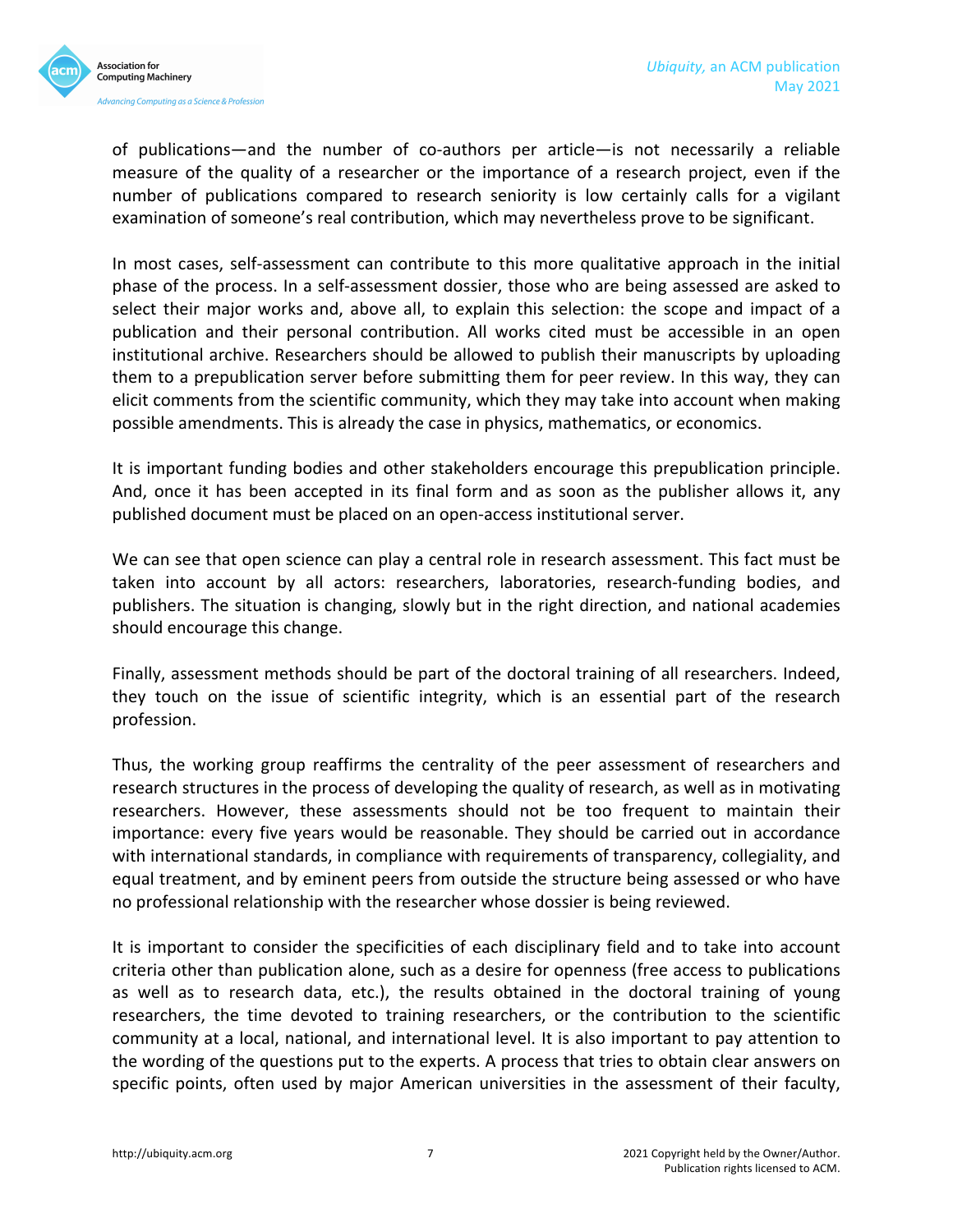

could inspire the questions submitted to the assessors. When assessing a researcher, laboratory, organization, or research program it may be useful to look at the following:

- What are the main and important results obtained by the researcher (or laboratory, etc.) during the period under assessment, including details about the relevant publications?
- What new questions has the researcher (or laboratory, etc.) raised or worked on and published?
- What are the group projects to which the researcher (or the laboratory, etc.) has contributed or in which they have demonstrated intellectual or organizational "leadership"?
- What are the important services and contributions of the researcher (or laboratory, organization, or research program) to the international, national, institutional, and regional scientific community, and industry and business?

### **The Carbon Footprint Of Academic Communication, Training, And Exchanges**

Universities and research bodies, just like society as a whole, are increasingly aware of the importance of climate change. They are thus striving to better understand and measure the carbon footprint of their activities, set their priorities in this area, and reduce their consumption of non-renewable energy and their CO2 emissions. Some institutions in Europe and elsewhere, such as the EPFL or the University of British Columbia, have even taken the initiative of publishing annual reports on this subject. These show that commuting and business travel account for more than 50 percent of the CO2 impact of these institutions. The muchencouraged globalization of universities, including education and academic exchanges, leads to much air travel that has a significant impact on CO2 emissions, often amounting to 30 percent or more of the total.

However, the difficulty of such assessments can easily be seen from a few examples. Thus, sending around 30 emails a day for a year results in the emission of around 600 kg of CO2, which is equivalent to around 50 percent of the annual emissions of an average citizen of India; while the purchase of  $\epsilon$ 5,000 worth of ICT equipment represents the emission of around 2.8 tons of CO2 (without counting the carbon impact of its operation), which is greater than the 2.2 tons of CO2 per passenger of a two-way flight between Brussels and Beijing [5].

In these assessments, the many trips made by students to travel back and from their families when the latter live in a different country or city are rarely taken into account, even though students are an essential part of a university's community. Indeed, a European institution hosting 1,000 North or South American and Asian students expected to return home twice a year would add around 4,400 tons of CO2 to its carbon footprint; this is equivalent to the trips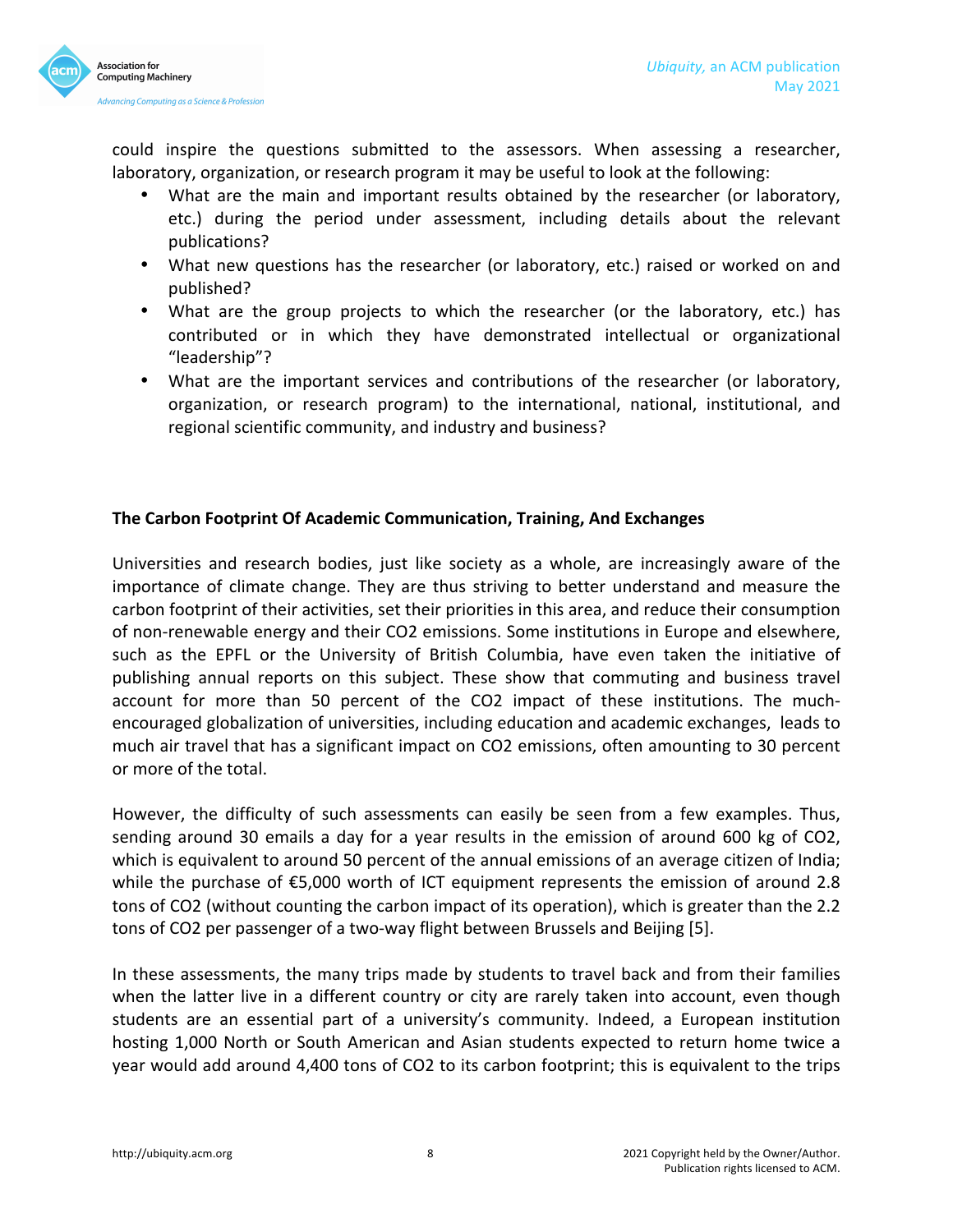

made by 420 "frequent-flyer" teacher-researchers, each of whom would fly twice a year to Asia, twice to the USA, and four times inside Europe.

Compared to other human activities such as leisure, the carbon footprint of researchers and scientific institutions may be very well justified. However, we should probably not overlook how crucially important is the example set by the scientific community, which makes the very recommendations aimed at drastically reducing greenhouse gas emissions. Therefore, the working group suggests research institutions and organizations, as all-public and private bodies, should publish annual reports on their energy consumption as well as an estimate of their CO2 footprint. The carbon footprint of universities can include commuting by staff and students, an estimate of the CO2 footprint of student and staff travel for academic purposes, and may also include information regarding the effect of an institution's internationalization and globalization objectives and strategy, as well as any carbon offsets.

#### **References**

[1] Rentier, B. Science ouverte. Le défi de la transparence. *L'Académie en Poche* 114 (2018). ISBN: 978-2-8031-0659-2.

[2] Pernici, B. et al. What IS can do for environmental sustainability: A report from CAize'11 panel on green and sustainable IS. *Communications of the Association for Information Systems* 30, 1 (2012).

[3] Gelenbe, E. and Caseau, Y. The impact of information technology on energy consumption and carbon emissions. *Ubiquity Magazine*. (June 2015). DOI: 10.1145/2755977

[4] Campana, M., Cuegniet, J., Schmitt, M. and Siben, C. Réduire la consommation énergétique du numérique. *Rapport du Conseil général de l'économie*. 2019.

[5] Moss. S. Pointless emails: they're not just irritating – they have a massive carbon footprint. *The Guardian*, Nov. 26, 2019.

#### **Biographies**

Erol Gelenbe, FACM, FIEEE, FIFIP graduated from METU (Ankara), received a Ph.D. from NYU, and the "Docteur d'état" from the Sorbonne. Active in research on computer and network performance evaluation, machine learning, and cybersecurity, he invented new mathematical models, such as the eponymous G-Networks, Random Neural Networks, and Energy Packet Networks. His team also built the first European system performance modeling package QNAP at INRIA, designed the FLEXSIM manufacturing system simulator, and patented the first voice-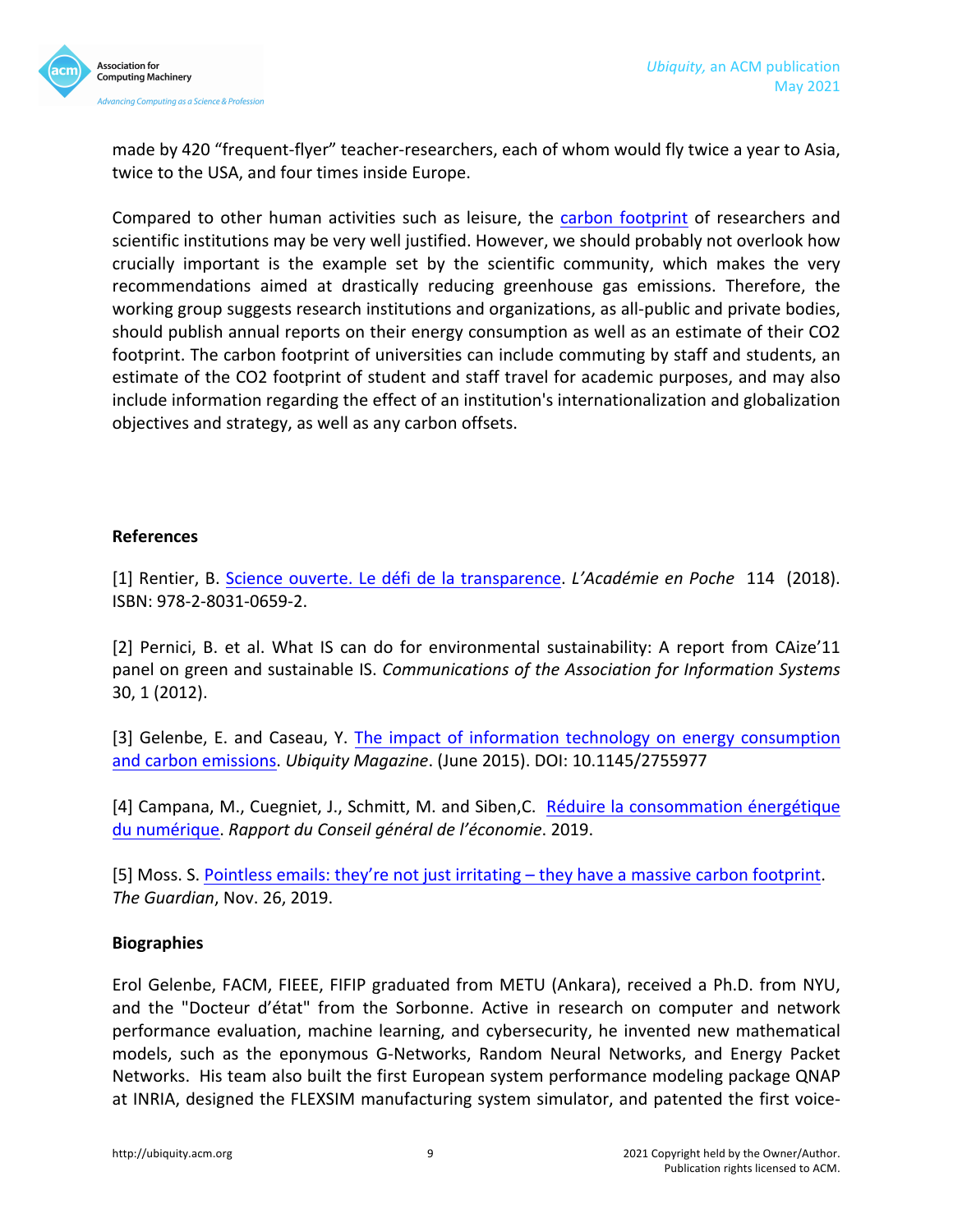

over-packet switch SYCOMORE. He received the 2008 ACM SIGMETRICS Award "for being the single individual who, over a span of 30 years, has made the greatest overall contribution to the field of computer system and network performance evaluation through original research, mentoring and doctoral training, creation and direction of world-class research groups, wideranging international collaboration, and professional service." Credited with having graduated more than 90 Ph.D.s, he also received the IET (UK) Olivier Lodge Medal (2010), the French National Academy of Sciences Grand Prix France Telecom (1996), the Mustafa Prize (2017), and honorary doctorates from the University of Rome, Italy, the University of Liège, and Bogazici University, Istanbul. Elected to chaired professorships at the University of Liège, University Paris-Saclay, University Paris-Descartes, the Polish Academy of Sciences, and named chairs at Duke University, University of Central Florida, and Imperial College London. Fellow of the French National Academy of Technologies, the Royal Academy of Belgium, the Science Academies of Hungary, Poland and Turkey, and Academia Europaea, he is a Chevalier de la Légion d'Honneur, and Commander of the Orders of Merit of France and Italy, and Chevalier des Palmes Académiques.

Guy P. Brasseur received degrees in physics, telecommunications, and electronics, and a Ph.D. from the Free University of Brussels Belgian Institute for Space Aeronomy, for advanced photochemistry and transport in the middle atmosphere. As a member of the Belgian House of Representatives, in 1988 he moved to NCAR in Boulder, CO, becoming Director of the Atmospheric Chemistry Division in 1990. Director of the Max Planck Institute for Meteorology in 2000, President of the Atmospheric Sciences Section, American Geophysical Union (2002– 2004), lead author of the fourth Assessment Report (WG-1) of the International Panel for Climate Change (IPCC), his team won the 2007 Nobel Peace Prize jointly with Al Gore. During 2006-2009 as Associate Director of NCAR and Head of the Earth and Sun Systems Laboratory, he was named Founding Director of the Climate Service Center (CSC) in Hamburg in 2009. Current Member of the Max Planck Institute for Meteorology, Head of Environmental Modeling, his interests include global change, climate variability, chemistry-climate relations, biosphere-atmosphere interactions, climate change, stratospheric ozone depletion, global air pollution including tropospheric ozone, and solar-terrestrial relations. Awarded *Doctor Honoris Causa* by the Universities of Paris Pierre and Marie Curie, Oslo and Athens, he is a member of Academies of Hamburg, Brussels, and Oslo, and of Academia Europea.

Luc Cheffneux is currently a visiting professor at the University of Liege. Previously, he served as the President of the Section on Technology and Society of the Royal Academy of Sciences, Arts and Letters of Belgium, in 2019 and 2020. He has also been Director of Partnerships and European Affairs, coordinating the R&D collaborations with external partners and the European Commission for ArcelorMittal Group, after having been Director of Open Innovation and Knowledge Management. Before that he was Director of the Scientific & International Affairs of ArcelorMittal. He holds an engineering degree in physics engineering, and a Ph.D. from the University of Liege, Belgium.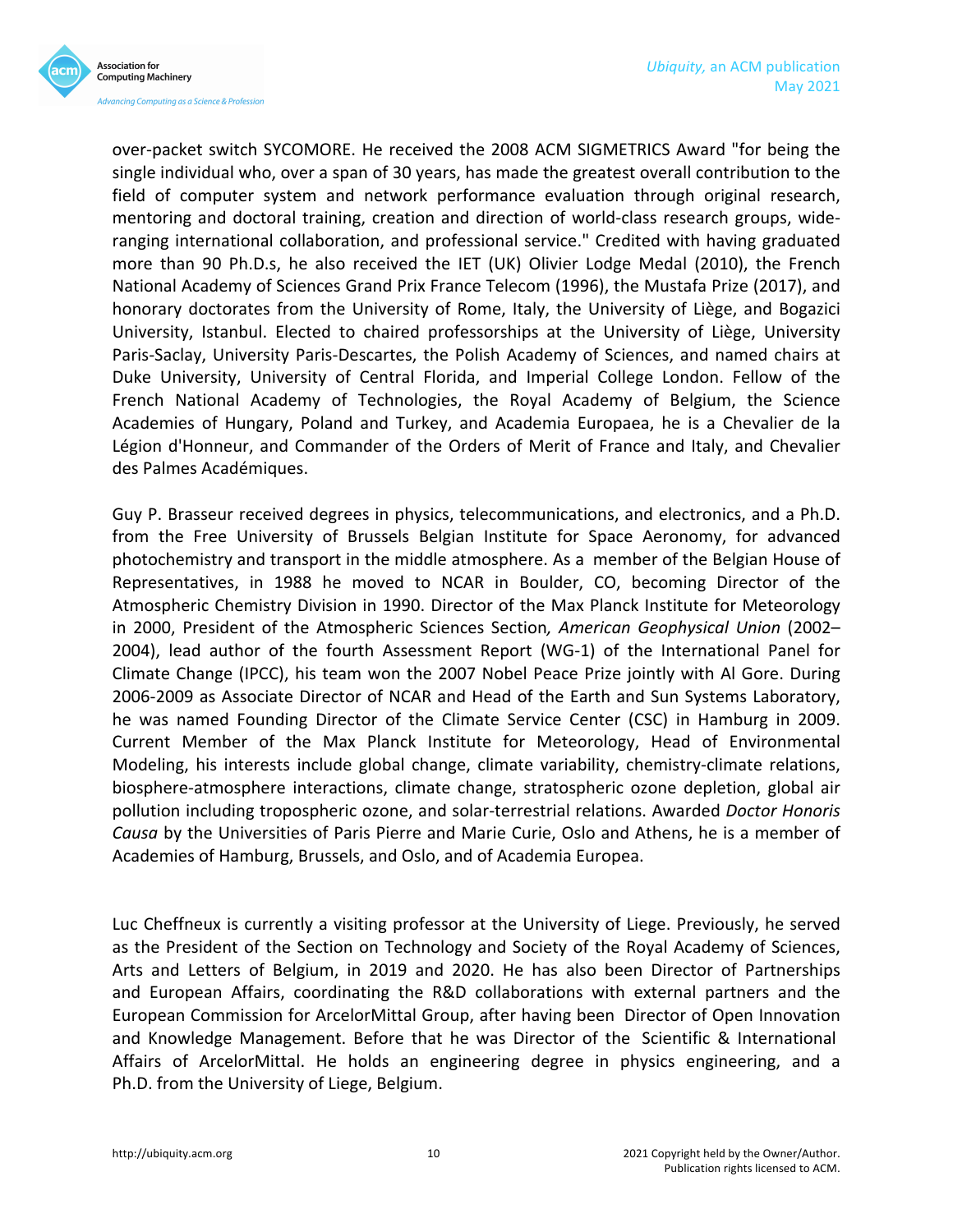

Véronique Dehant is a Belgian geodesist and geophysicist specializing in modeling the deformation of the Earth's interior in response to forcing from the Sun, Moon, and the Earth's rotation, and also studies Mercury, Venus, Mars, and icy satellites of the outer planets, at the Royal Observatory of Belgium, but also serves as an Extraordinary Professor at the Université Catholique de Louvain. She received all her degrees (B.S., M.S., and Ph.D.), in mathematics and physics from the Université Catholique de Louvain. Her research group was awarded for this work the 300,000 Euro Descartes Prize in 2003. Prof. Dehant is a co-investigator on the NASA RISE (Rotation and Interior Structure Experiment) and SEIS (Seismic Experiment for Interior Structure) projects, hosted by the InSight mission to Mars. The RISE team will use Doppler measurements to determine the rotation and position of Mars in space. This in turn provides information about the structure of the deep interior of Mars. Dehant's work has been widely recognized. In 2003 she received the European Geosciences Union geodesy prize, the Vening-Meinesz Medal. She is a Fellow of the Royal Academy of Sciences, Arts and Letters of Belgium, a Fellow of the American Geophysical Union, and a foreign member of the French Academy of Sciences. In 2016 she received the Whitten medal from the American Geophysical Union for "outstanding achievement in research on the form and dynamics of the Earth and planets."

Véronique Halloin is the President of the European Science Foundation, the first woman president in its 47-year history. A former Professor of Chemical Engineering, since 2008 she is also General Secretary of the Fund for Scientific Research (F.R.S.-FNRS) of Belgium and has strong experience in research policy and research management. Under her leadership, the Belgian research funding agency was successful in reforming its evaluation procedures, adopting multi-annual strategic plans, and modernizing its research management tools in conformity with the highest standards in the field. Prior to that, as a civil and chemical engineer by education and Ph.D. holder in applied sciences, she served as Professor and Director of the Chemical Engineering Department of the School of Engineering at the Free University of Brussels (Université Libre de Bruxelles – ULB). Other leadership roles included acting as President of the School of Bioengineering and Vice-Rector of the ULB, responsible for research and development. An active member in several high-level international bodies and fora, such as the Science Europe, the European University Association, the CERN Council, and the Global Science Forum, she is also a past vice president of the European Science Foundation.

Jean-Paul Haton received the *agrégé* degree in physics at the Ecole Normale Supérieure de Saint-Cloud, and the *docteur d'état* in sciences from the University of Lorraine. He is presently Emeritus Professor in computer science at the Université de Lorraine in Nancy. He teaches various aspects of computer science and artificial intelligence. He has created in LORIA/INRIA the unit called "Pattern Recognition and Artificial Intelligence," which groups about 80 researchers who are now in different teams of the laboratory. His research field concerns the theoretical and applied aspects of perceptive and cognitive processes: knowledge-based systems, stochastic models, and neural nets, with applications in automatic speech recognition, signal interpretation, and decision-making. He is a senior member of Institut Universitaire de France (IUF) where he created the chair entitled "Digital Models of perceptive and cognitive processes." He has published more than 300 articles and books, and he has supervised or co-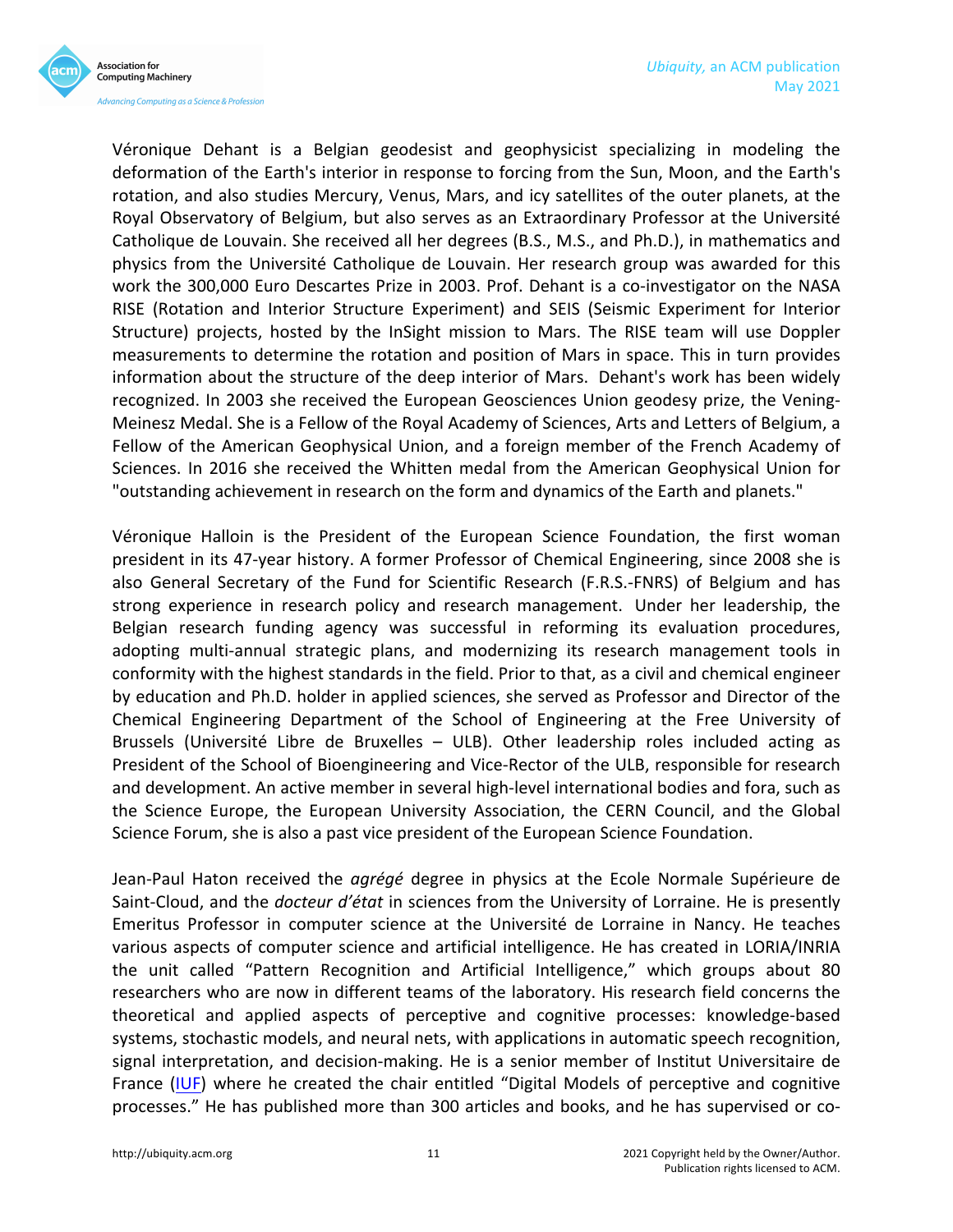

supervised about 80 Ph.D. theses. Haton graduated in 1993 from the French Institut des Hautes Études de Défense Nationale, IHEDN. He is a Fellow of the Royal Academy of Belgium and the Académie Lorraine des Sciences.

Michel Judkiewicz, a Fellow of the Royal Academy of Sciences, Arts and Letters of Belgium, is an expert on the processes and challenges related to innovation in business and industry. He has authored several articles and books in this area and is a frequently invited speaker at professional conferences and meetings. CEO of Silver Brains, he holds a master's degree combining electrical and mechanical engineering from the Université Libre de Bruxelles (ULB), and several business degrees from INSEAD and the University of Houston. A Visiting Professor at the University of Liège, he is also very active in engineering and social organizations. Past President of the Engineering Alumni of ULB, he has held various positions in industry and business, in Europe and the USA. He is the former Secretary General of EIRMA, the European Industry Research Management Association, an independent, not-for-profit organization with a European perspective of global management and organization of business research, development, and innovation, in 20 countries and 150 major companies operating in a wide range of sectors.

Bernard Rentier the former 60th Rector of the University of Liège, is a virologist and immunologist who received research training at the National Institute for Medical Research (Mill Hill, London) and the National Institutes of Health (Bethesda, Maryland), and then at the University of Liège. He is the author of more than 250 scientific publications. His scientific work has focused on influenza, measles, and chickenpox. He chaired the European branch of the Varicella-Zoster Virus Foundation (1991–2004) and the WAVE committee (Working against Varicella in Europe) and was vice-president of the European Federation of Biotechnology (1997–2004). He founded and chaired EOS (Enabling Open Scholarship), an international association for the promotion of free access to scientific publications (open access) in universities, and was awarded an honorary doctorate from the University of Quebec in Montreal in 2014 for his contributions to the promotion of the values of open access around the world. Also vice-president of the Belgian Federal Council for Science Policy, his book entitled *Open Science, The Challenge of Transparency*, which is online and free, won the Political Book Prize in Belgium. His awards include an NIH Fellowship, the Charles J. Ketelaer Prize of the Belgian League against Multiple Sclerosis, the Princess Joséphine-Charlotte Prize for the fight against viral infections of the nervous system and polio, and the honors of Commander of the Order of the Crown of Belgium, Grand Officer of the Order of Leopold II, and Chevalier des Palmes Académiques of France.

Romain Weikmans is a Postdoctoral Research Fellow of the Fund for Scientific Research (F.R.S.-FNRS) at the Centre for Studies on Sustainable Development at the Université Libre de Bruxelles (ULB), where he received his Ph.D. in 2015. He was the top graduate of the master's program on the environment at the same university in 2011. His main research interest lies at the interface between climate change and foreign aid. During his Ph.D. he also held a visiting position at the University of Oxford. Currently also a Lecturer in the Faculty of Science (ULB)